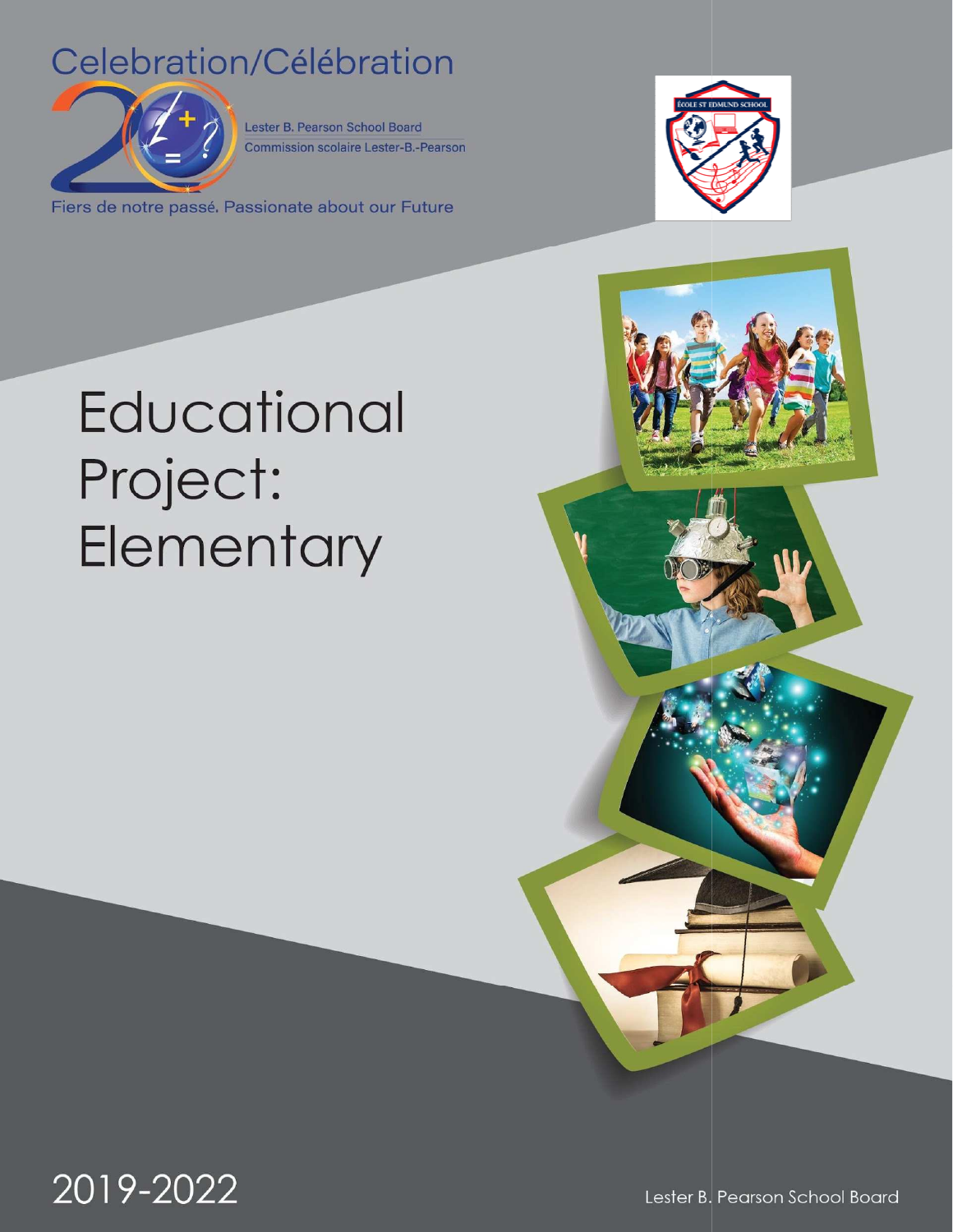#### **MISSION**

Our mission is to provide an innovative and nurturing environment where all students can attain their full potential. At St. Edmund, we strive to create an environment where:

- Students are encouraged to develop their critical thinking skills, become independent thinkers, to develop a passion for learning and be creative.
- Students and staff create a community of compassionate, Well-rounded and respectful citizens.
- Strong partnerships are developed between the school, families and community.
- A culture of health and wellness is regarded as a priority.
- The community develops a love for the French language and Quebec culture.

#### **VISION**

Our vision is to empower students to develop a growth mindset, become lifelong learners and active global citizens. The core values of the school are respect, inclusion and perseverance.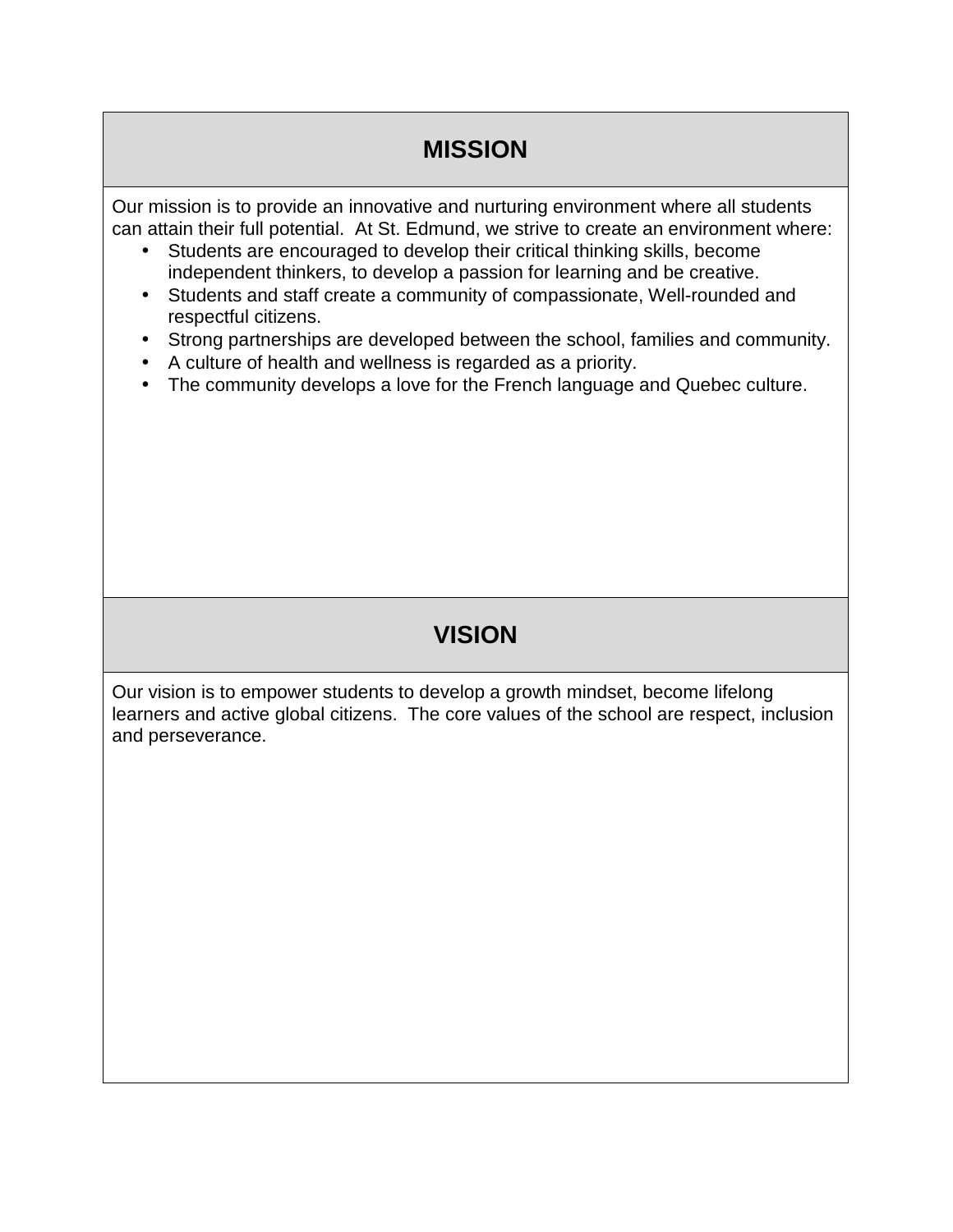### **SCHOOL PROFILE**

Founded in 1968, St. Edmund School is a community school located in Beaconsfield. St. Edmund School welcomes students from Beaconsfield, Baie d'Urfé, Ste-Anne de Bellevue and Kirkland. With the support of many devoted parents who have formed a partnership with the school, the students at St. Edmund are provided a well-rounded, challenging education in a safe and nurturing environment. The school population is relatively constant and hovers around 400 students.

St. Edmund offers an Early Immersion Program featuring the Français Plus model and continues to be an academically driven school. The staff at St. Edmund remain committed to maximizing individual student learning in an environment where all decisions are made in the best interest of the child. Under the guidance of dedicated educators who embrace professional development and life-long learning, the students at St. Edmund are provided a balanced and challenging education in a safe and nurturing environment.

St. Edmund School offers opportunities for students to work collaboratively across grade levels in a wide variety of school projects/events to foster a strong community approach to learning.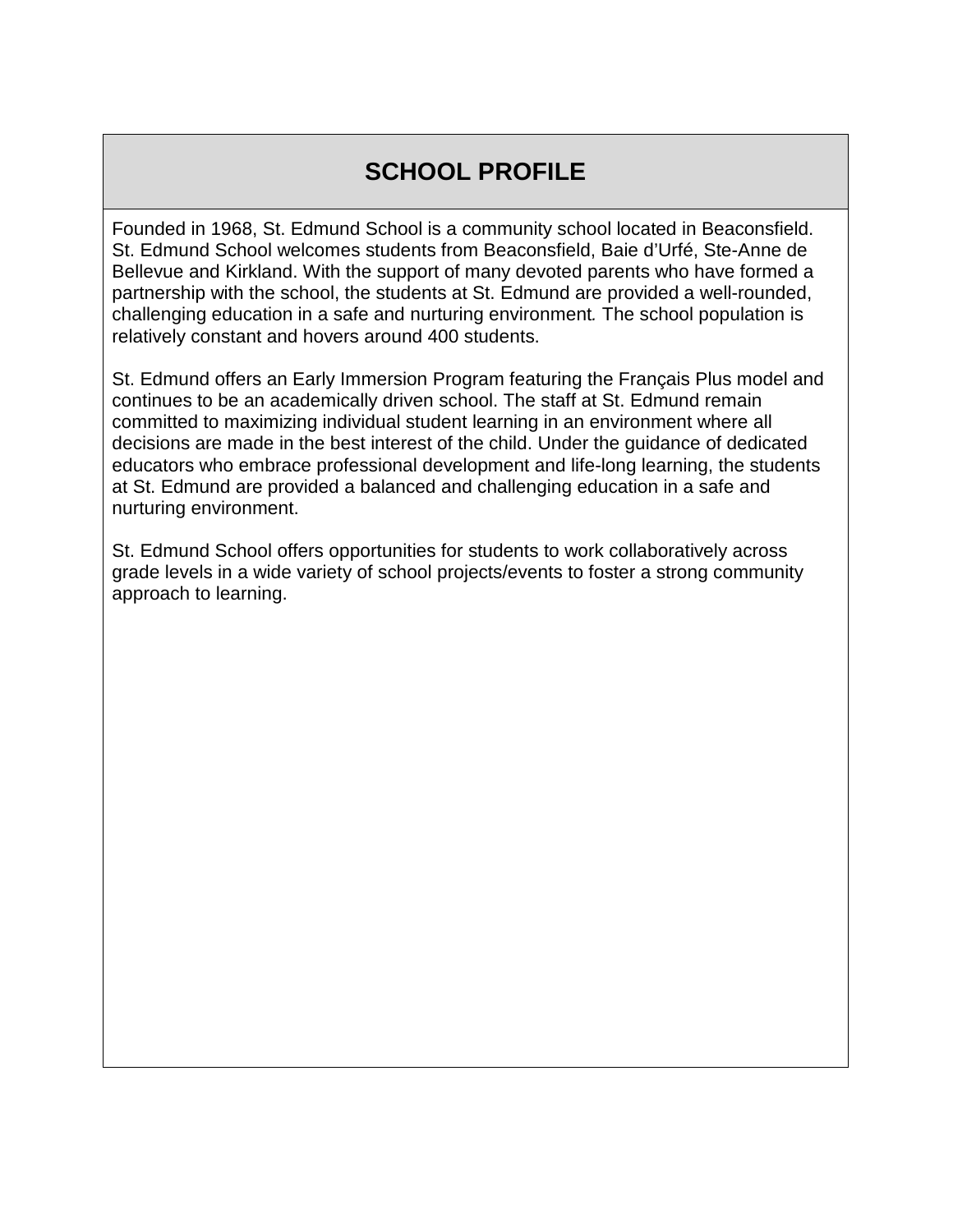#### **Challenges:**

| <b>Everyone Achieving</b><br><b>Full Potential</b><br><b>Achievement</b>  | <b>Inclusive Ed. Settings</b><br><b>Wellness &amp; Student</b><br><b>Engagement</b>      | <b>Mobilization of</b><br><b>Partners &amp;</b><br><b>Stakeholders</b>                |
|---------------------------------------------------------------------------|------------------------------------------------------------------------------------------|---------------------------------------------------------------------------------------|
|                                                                           |                                                                                          |                                                                                       |
| Success/achievement in solving<br>situational problems in<br>mathematics. | Decrease the level of<br>performance based anxiety<br>amongst the student<br>population. | Increase the quantity and<br>quality of community<br>partnerships with the<br>school. |
| High level of fluency in French                                           | Maintain/increase student<br>engagement.                                                 |                                                                                       |
| Reduce the gap between<br>male and female student<br>success rates.       | Promote a physically active<br>lifestyle.                                                |                                                                                       |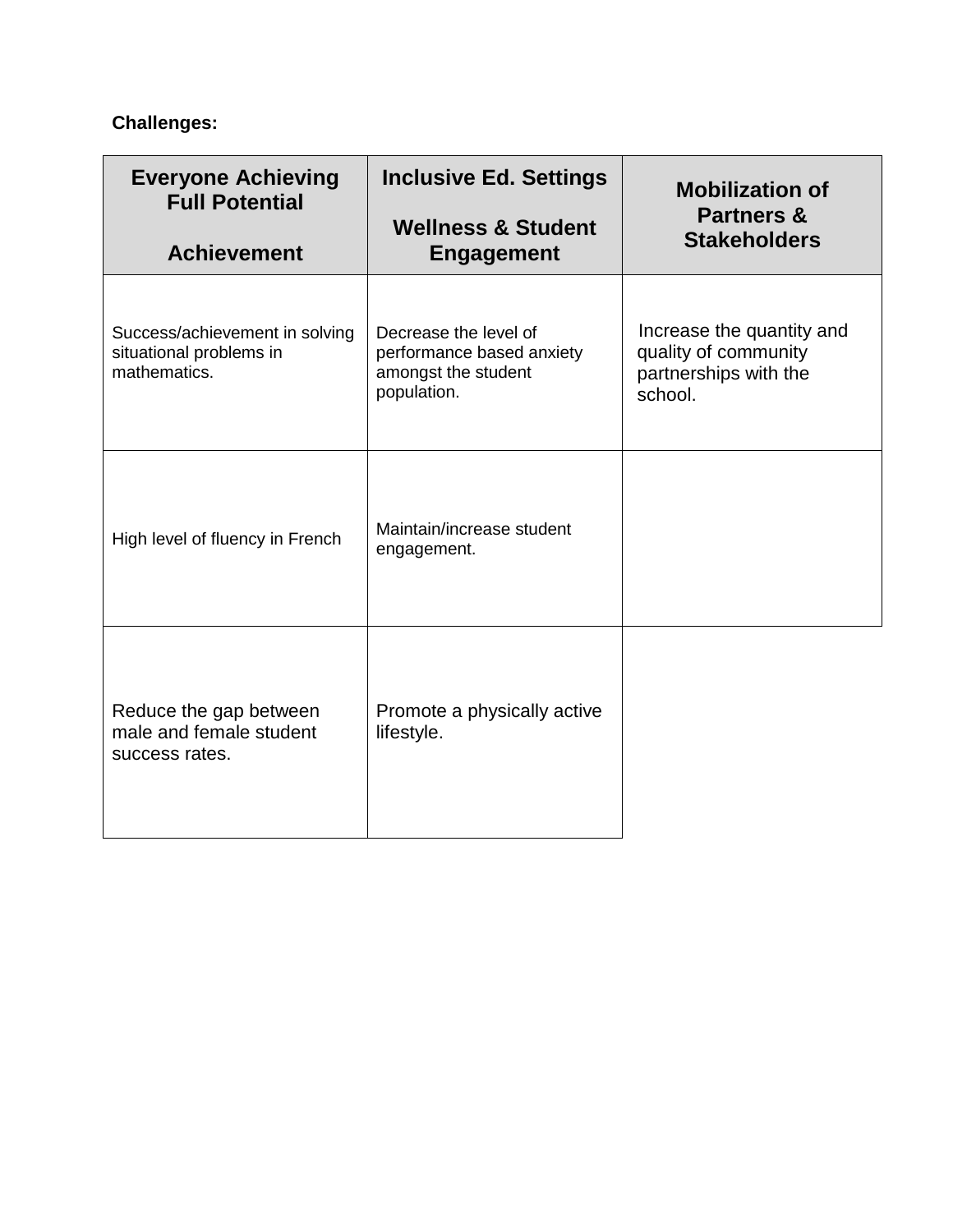| <b>Broad Area of Intervention 1</b><br>Everyone achieving their full potential                                          |                                                                                                      |                                                                                          |                                                                                                                                                                   |  |  |  |
|-------------------------------------------------------------------------------------------------------------------------|------------------------------------------------------------------------------------------------------|------------------------------------------------------------------------------------------|-------------------------------------------------------------------------------------------------------------------------------------------------------------------|--|--|--|
| <b>Orientation: Improving Achievement</b>                                                                               |                                                                                                      |                                                                                          |                                                                                                                                                                   |  |  |  |
| <b>LBPSB</b><br><b>COMMITMENT TO</b><br><b>SUCCESS</b>                                                                  | <b>SCHOOL</b><br><b>OBJECTIVES</b>                                                                   | <b>INDICATORS</b>                                                                        | <b>TARGET</b>                                                                                                                                                     |  |  |  |
| <b>Improving</b><br><b>Achievement:</b><br>Reduce the gap in<br>success rates<br>between various<br>groups of students. | 1. T <sub>O</sub><br>improve/maintain<br>student application<br>of mathematical<br>reasoning skills. | Grade 3 Board<br>Math exam success<br>rates – competency<br>reasoning in<br>mathematics. | A 10% increase in<br>the success rate<br>for the grade 3<br><b>Board</b><br>mathematics exam<br>- competency<br>mathematical<br>$reasoning$ – from<br>61% to 71%. |  |  |  |
|                                                                                                                         |                                                                                                      | Grade 5 Board<br>Math exam success<br>rates - competency<br>reasoning in<br>mathematics. | Maintain the<br>success rate for<br>the grade 5 Board<br>mathematics exam<br>- competency<br>mathematical<br>$reasoning - at$<br>94.82%.                          |  |  |  |
|                                                                                                                         | 2. To improve<br>literacy in French.                                                                 | Grade 6 FLS exam<br>overall success<br>rate.                                             | Maintain the<br>success rate for<br>the Grade 6 FLS<br>board exam -<br>97.07%                                                                                     |  |  |  |
|                                                                                                                         | 3. To reduce the<br>gap between male<br>and female student<br>success rates.                         | Grade 5 Math<br>overall success<br>rates.                                                | Increase the<br>success rate for<br>the grade 5 board<br>exam for girls by<br>3%.<br>$-Boys - 94.82%$<br>$-Girls - 91.52%$                                        |  |  |  |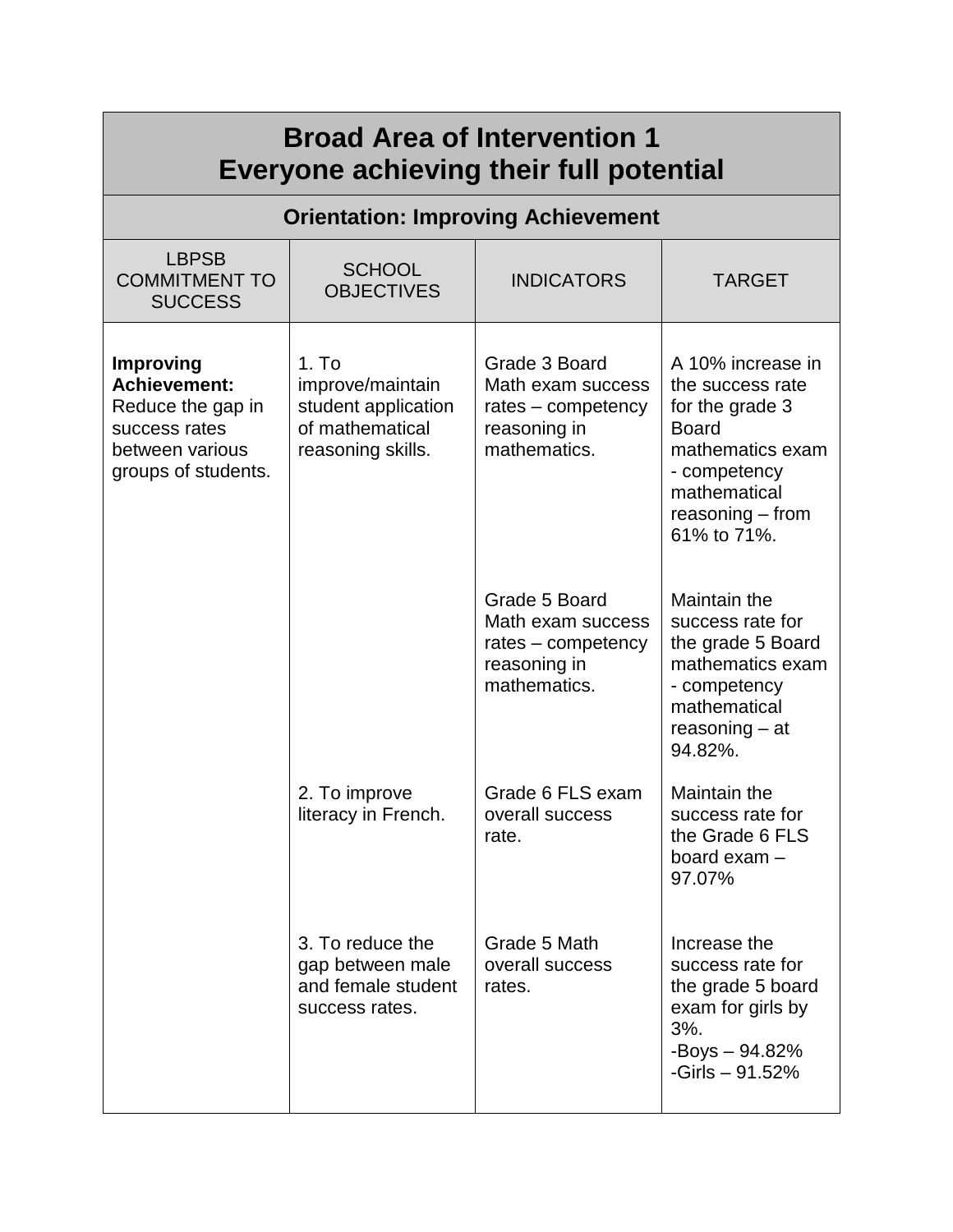| <b>Broad Area of Intervention 2</b><br>An inclusive environment for development,<br>learning and success |                                                                                                              |                                                                                  |                                                                                                                                                    |  |  |  |
|----------------------------------------------------------------------------------------------------------|--------------------------------------------------------------------------------------------------------------|----------------------------------------------------------------------------------|----------------------------------------------------------------------------------------------------------------------------------------------------|--|--|--|
| <b>Orientation: Healthy, Safe and Caring environments.</b>                                               |                                                                                                              |                                                                                  |                                                                                                                                                    |  |  |  |
| <b>LBPSB</b><br><b>COMMITMENT TO</b><br><b>SUCCESS</b>                                                   | <b>SCHOOL</b><br><b>OBJECTIVES</b>                                                                           | <b>INDICATORS</b>                                                                | <b>TARGET</b>                                                                                                                                      |  |  |  |
| <b>Wellness</b>                                                                                          | 1. Reduce<br>performance based<br>anxiety in students<br>and strengthen a<br>positive sense of<br>belonging. | Tell Them from Me<br>survey - Students<br>with a positive<br>sense of belonging. | Students, in spring<br>survey, will increase<br>their sense of<br>belonging in grade<br>6 by 5%, from 75%<br>in 2017 to 80% by<br>the end of 2020. |  |  |  |
|                                                                                                          | 2. Promote a<br>physically active<br>lifestyle.                                                              | Tell Them from Me<br>survey - Student<br>participation in<br>school sports       | Students, in spring<br>survey, will maintain<br>their participation in<br>school sports in<br>grade 6 of 87% by<br>the end of 2020.                |  |  |  |
|                                                                                                          | 3. Maintain/Increase<br>the number of<br>students engaged in<br>their learning.                              | Tell Them from Me<br>survey - Students<br>who are interested<br>and motivated.   | Students in spring<br>survey will increase<br>their sense of<br>belonging in grade<br>6 by 5%, from 78%<br>in 2017 to 83% by<br>the end of 2020.   |  |  |  |

÷,